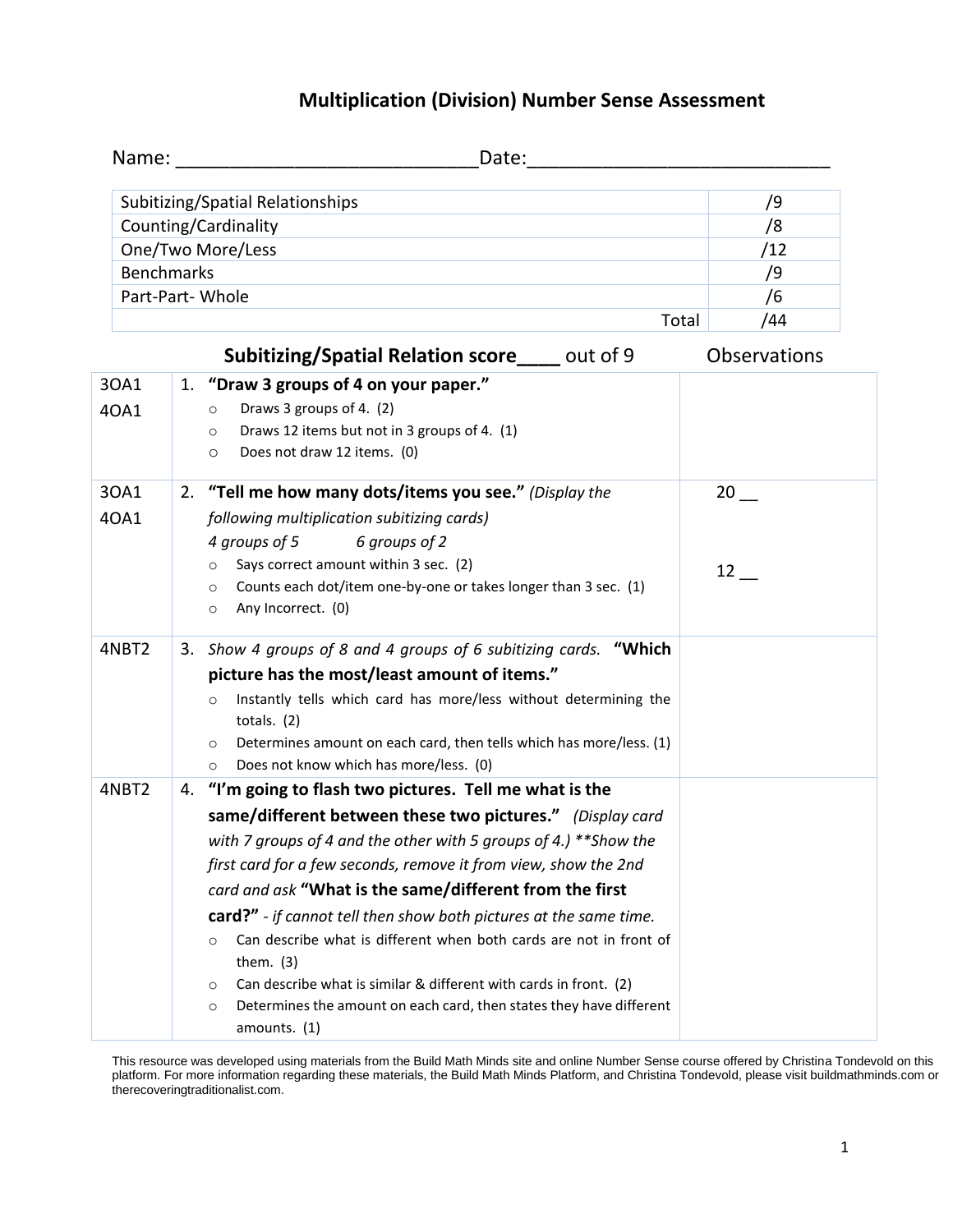| Doesn't know what is the same or different. (0)<br>$\circ$ |  |
|------------------------------------------------------------|--|
|                                                            |  |
|                                                            |  |
|                                                            |  |

|              | <b>Counting/Cardinality score</b> out of 8                                                                                                                                                                                                                                                                                                                                | Observations       |
|--------------|---------------------------------------------------------------------------------------------------------------------------------------------------------------------------------------------------------------------------------------------------------------------------------------------------------------------------------------------------------------------------|--------------------|
| 30A1<br>40A1 | 1. Show 4 groups of 6. "How would you count these groups?"<br>Correctly counts by 6's. (2)<br>$\circ$<br>Any delay yet all correct or count each individually. (1)<br>$\circ$<br>Incorrect answer. (0)<br>$\circ$                                                                                                                                                         | $6 - 12 - 18 - 24$ |
| 30A4         | 2. Have 3 groups of 5 objects covered. Say, "Under this sticky note,<br>I have a total of 15 dots split into three groups. How many<br>dots are in each group."<br>Gives correct answer of 5. (2)<br>O<br>Has to draw or use paper/pencil to figure out. (1)<br>$\circ$<br>Incorrect answer. (0)<br>$\circ$                                                               | 5                  |
| 30A1<br>40A1 | 3. Have a set of 12 counters/blocks. Say, "Show me 5 groups of 4<br>and then count by the groups."<br>Correctly groups & counts. (2)<br>$\circ$<br>Counts and groups the items correctly & gives correct answer. (1)<br>$\circ$<br>Incorrect answer. (0)<br>$\circ$                                                                                                       | 4-8-12-16-20       |
| 30A3<br>40A2 | 4. Display a picture of 4 dogs and 15 bones. Say, "There were 4<br>dogs and 15 bones. Are there enough for each dog to get 3<br>bones? Explain your thinking." (If correct, ask, "Is there<br>enough for each dog to get 6 bones?")<br>Correctly explains both. (2)<br>$\circ$<br>Can explain easier problem but not harder. (1)<br>$\circ$<br>Incorrect answer. (0)<br>O |                    |

|                                                                                                                                                                                                                                                                            | <b>One/Two More/Less score</b><br>out of 12 | <b>Observations</b>      |
|----------------------------------------------------------------------------------------------------------------------------------------------------------------------------------------------------------------------------------------------------------------------------|---------------------------------------------|--------------------------|
| Show multiplication equation 4X5=20, ask, "If 4X5=20, how<br>30A9<br>1.<br>much would 1 more group of 5 be?" If unable/incorrect, show<br>40A5<br>visual for 4X5 for assistance. If correct, show 6X7=42 "If 6X7=42,<br>how much would 1 more group of 7 be?" ). Next show | 1M:(4X5) 25<br>$(6X7)$ 49                   |                          |
| 3X4=12 and ask, "If 3X4=12, how much would 2 more groups<br>of 4 be?" (If unable/incorrect, show visual for 3X4 for<br>assistance.If correct, show 7X8=56 "If 7X8=56, how much<br>would 2 more groups of 8 be?").                                                          |                                             | 2M: (3X4) 20<br>(7X8) 72 |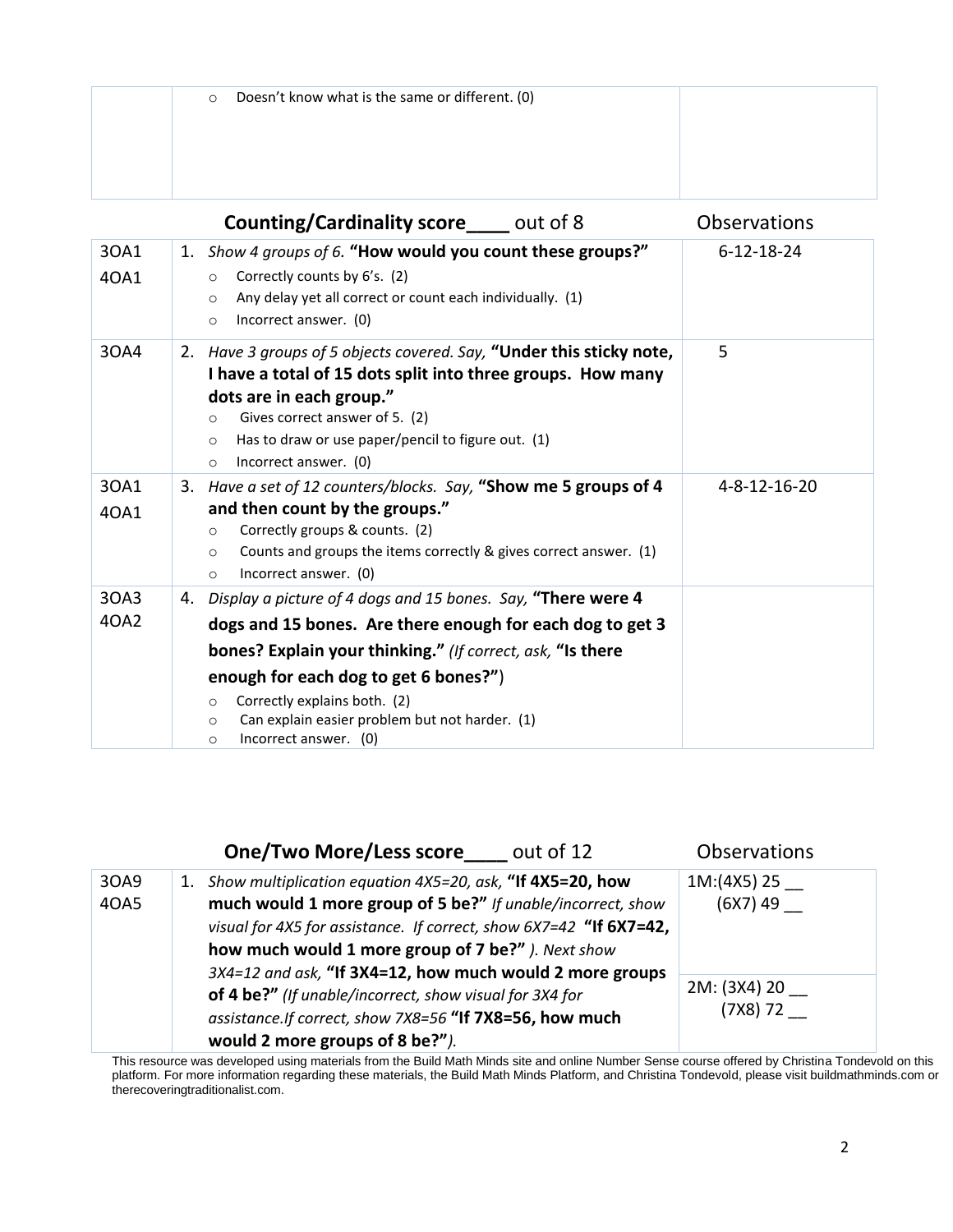|              | Correct answer when presented with larger number. (3)<br>$\circ$<br>Correct answer for #1 and #2. (2)<br>$\circ$<br>Correct answer for #1 or #2 or with visual assistance. (1)<br>$\circ$<br>Incorrect answer. (0)<br>$\circ$                                                                                                                                                                                                                           |                                 |
|--------------|---------------------------------------------------------------------------------------------------------------------------------------------------------------------------------------------------------------------------------------------------------------------------------------------------------------------------------------------------------------------------------------------------------------------------------------------------------|---------------------------------|
| 30A9<br>40A5 | 2. Show multiplication equation 3X5=15, ask, "If 3X5=15, how<br>much would 1 less group of 5 be?" (If unable/incorrect, show 3<br>groups of 5 visual for assistance. If correct, show for 6X8=48 "If<br>6X8=48, how much would 1 less group of 8 be?". ) Next show                                                                                                                                                                                      | 1L: (3X5) 10<br>$(6X8)$ 40      |
|              | 5x6=30 and ask, "If 5X6=30, how much would 2 less groups<br>of 6 be?" (If unable/incorrect, show 5 groups of 6 visual for<br>assistance.If correct, show 9X4=36. "If 9X4=36, how much<br>would 2 less groups of 4 be?" )<br>Correct answer when presented with larger number. (3)<br>$\circ$<br>Correct answer for -1 & -2. (2)<br>$\circ$<br>Correct answer for -1 or -2 or with visual assistance. (1)<br>$\circ$<br>Incorrect answer. (0)<br>$\circ$ | 2L:<br>(9X4) 28                 |
| 30A9<br>40A5 | 3. Show numeral 26 and ask, "If I double that number, how<br>much would I have?" (If correct, give 79. If incorrect, give 18.)<br>Correct answer when presented with larger number. (3)<br>$\circ$<br>Can double the amount in their head. (2)<br>$\circ$<br>Needs paper/pencil to determine answer or smaller number. (1)<br>$\circ$<br>Incorrect answer. (0)<br>$\circ$                                                                               | 52<br>$158$ $-$<br>36           |
| 30A9<br>40A5 | 4. Show numeral 70 and ask, "What is half this amount?" (If<br>correct, repeat with 136. If incorrect, give 48.)<br>Correct answer when presented with larger number. (3)<br>$\circ$<br>Can halve the amount in their head. (2)<br>$\circ$<br>Needs paper/pencil to determine answer or smaller number. (1)<br>$\circ$<br>Incorrect answer. (0)<br>$\circ$                                                                                              | 35<br>$68$ <sub>---</sub><br>24 |

## **Benchmark 5 & 10 score\_\_\_\_** out of 9 Observations

| 4NBT2 | 1. Give a number line that has 60 & 70 on each end. "Show me              |  |  |
|-------|---------------------------------------------------------------------------|--|--|
|       | where 68 would go on this number line. Explain your                       |  |  |
|       | thinking."                                                                |  |  |
|       | Uses a halfway benchmark of 65 to determine where 68 goes. (2)<br>$\circ$ |  |  |
|       | Gets in the general area of where 68 should be. (1)<br>$\circ$            |  |  |
|       | Does not give the correct response. (0)<br>$\circ$                        |  |  |
| 30A1  | 2. "If I have 9 groups of 7, how much more do I need to have              |  |  |
| 40A1  | 10 groups of 7?"                                                          |  |  |
|       | Says "1 more group of 7." (2)<br>$\circ$                                  |  |  |
|       | Says "7." (1)<br>$\circ$                                                  |  |  |
|       | Cannot do the task (0)<br>$\circ$                                         |  |  |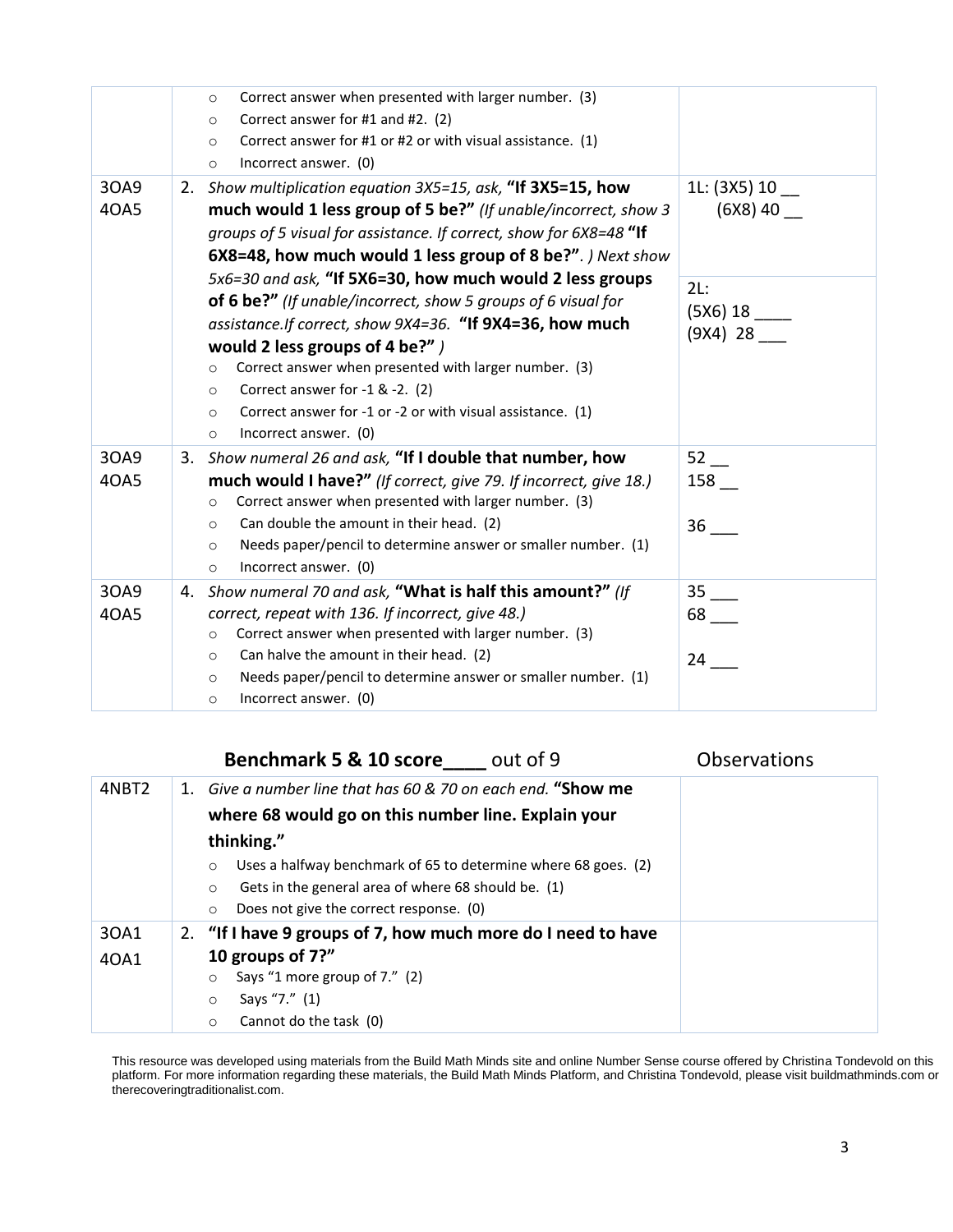| 30A1<br>40A1 | 3. "If I have 7 groups of 4, how much do I need to take away<br>to have 5 groups of 4?"<br>Says, "2 groups of 4." (2)<br>$\circ$<br>Says, "8." (1)<br>$\circ$<br>Cannot do the task (0)<br>$\circ$                                                                                                                                                                                                                                                                                                                                                                                                                                                                             |
|--------------|--------------------------------------------------------------------------------------------------------------------------------------------------------------------------------------------------------------------------------------------------------------------------------------------------------------------------------------------------------------------------------------------------------------------------------------------------------------------------------------------------------------------------------------------------------------------------------------------------------------------------------------------------------------------------------|
| 30A1<br>40A1 | 4. "I'd like for you to tell me which problem is easier for you<br>to do: 9 groups of 6 or 6 groups of 9." (If child says it doesn't<br>matter because they are both the same, prompt them more by<br>saying, "Yes, that is correct, but I'm curious which one is<br>easier to figure out? 9 groups of 6 or 6 groups of 9")<br>Justifies using a benchmark strategy like: 9 groups of 6 because it's<br>$\circ$<br>like having 10 groups of 6, just one group less (or similar strategy) (3)<br>Says 6 groups of 9 because there are less numbers to count. (2)<br>$\circ$<br>Says it doesn't matter because both are the same. (1)<br>$\circ$<br>Doesn't know. (0)<br>$\circ$ |

|       | Part/Part/Whole score out of 6                                                                                                                                                                                                                                                                                                                                                                                                                                                       | <b>Observations</b> |
|-------|--------------------------------------------------------------------------------------------------------------------------------------------------------------------------------------------------------------------------------------------------------------------------------------------------------------------------------------------------------------------------------------------------------------------------------------------------------------------------------------|---------------------|
| 3NBT2 | 1. Show the number 12. "What are some different ways or<br>combinations to make this number. Using any operation,<br>show me as many ways as you can think of."<br>Gives all the whole number ways to make 7. (2)<br>$\circ$<br>Does some ways but not all. (1)<br>$\circ$<br>Can't show a way to make 7 (0)<br>$\circ$                                                                                                                                                              |                     |
| 3NBT2 | 2. Show 7 groups of 4. "I have 7 groups of 4 with these blocks."<br>Count them out loud so the student can hear. "Now, close your<br>eyes. I am going to hide some of them." Hide 2 groups of 4.<br>"We had 7 groups of 4, but there are only these cubes left.<br>How many did I hide?"<br>Can tell within 5 seconds you hid 8 or 2 groups of 4 (2)<br>$\circ$<br>Counts one-by-one to figure out how many you hid.(1)<br>$\circ$<br>Cannot determine the amount hid.(0)<br>$\circ$ |                     |
| 3NBT2 | 3. "This card has a total of 6 groups of 8 on it. The other two<br>parts combine to make 6 groups of 8. How much is<br>covered by the Post-it?<br>Can tell within 3 seconds the number of groups covered. (2)<br>$\circ$<br>Counts or needs paper & pencil to determine amount. (1)<br>$\circ$<br>Does not give accurate answer. (0)<br>$\circ$                                                                                                                                      |                     |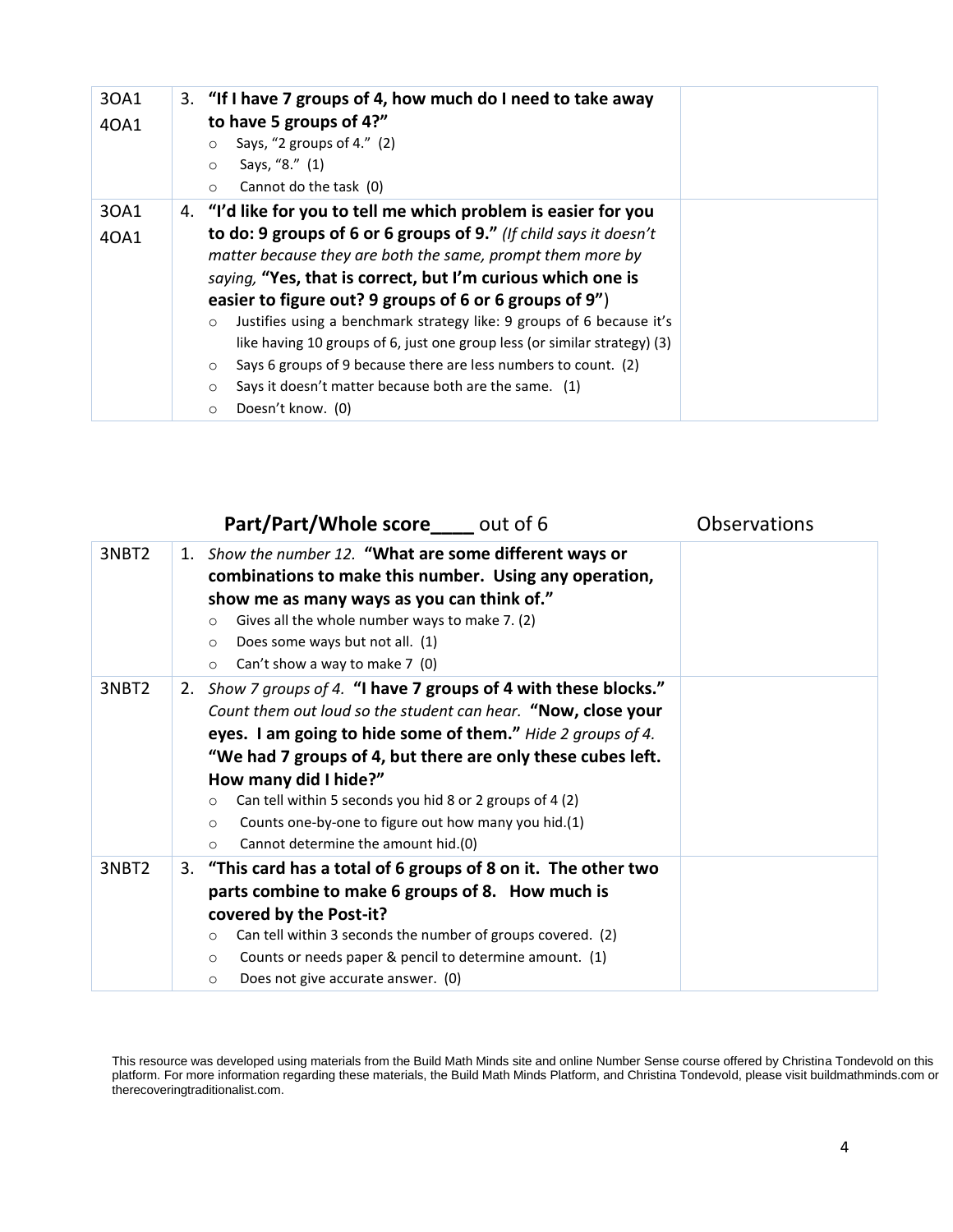





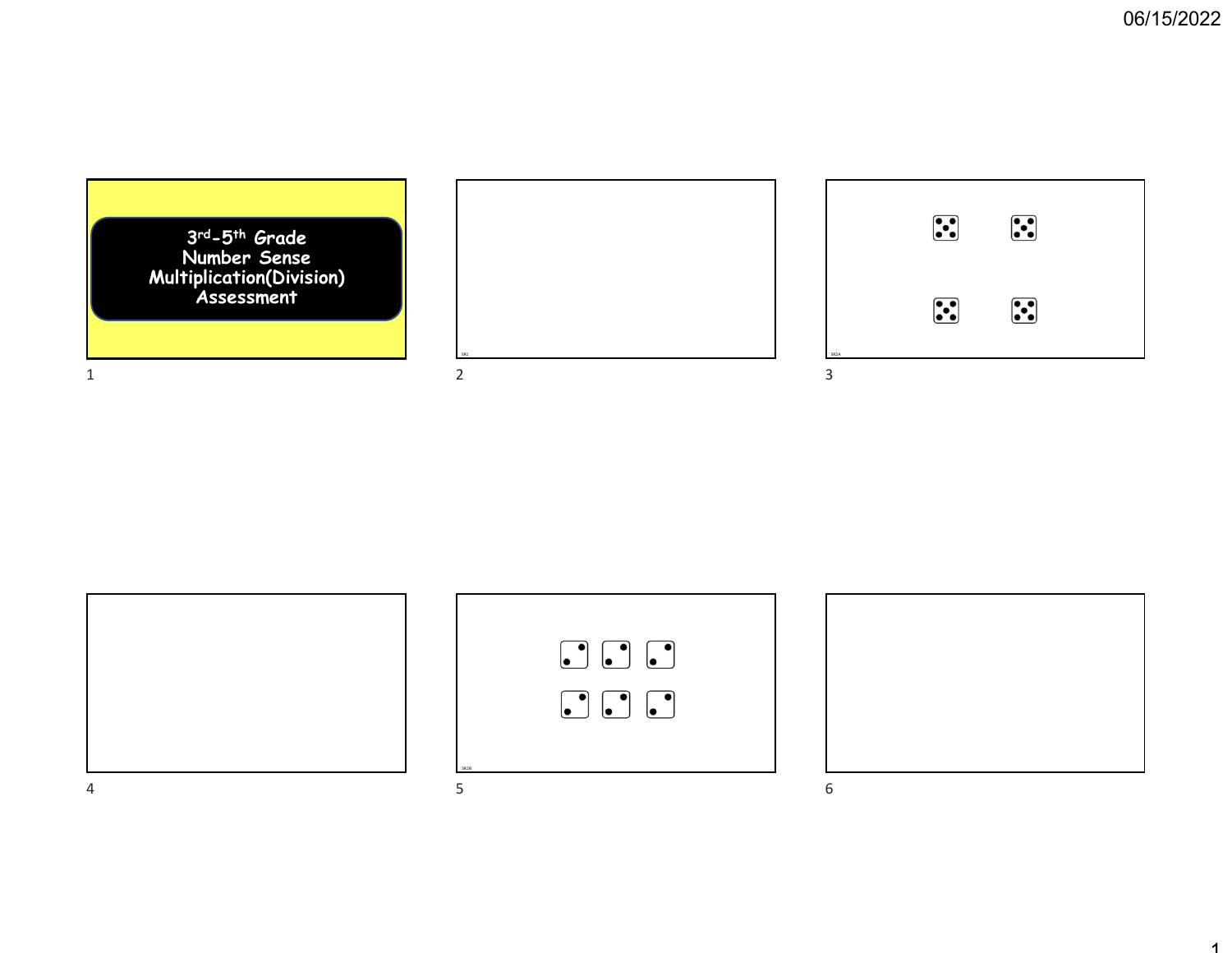





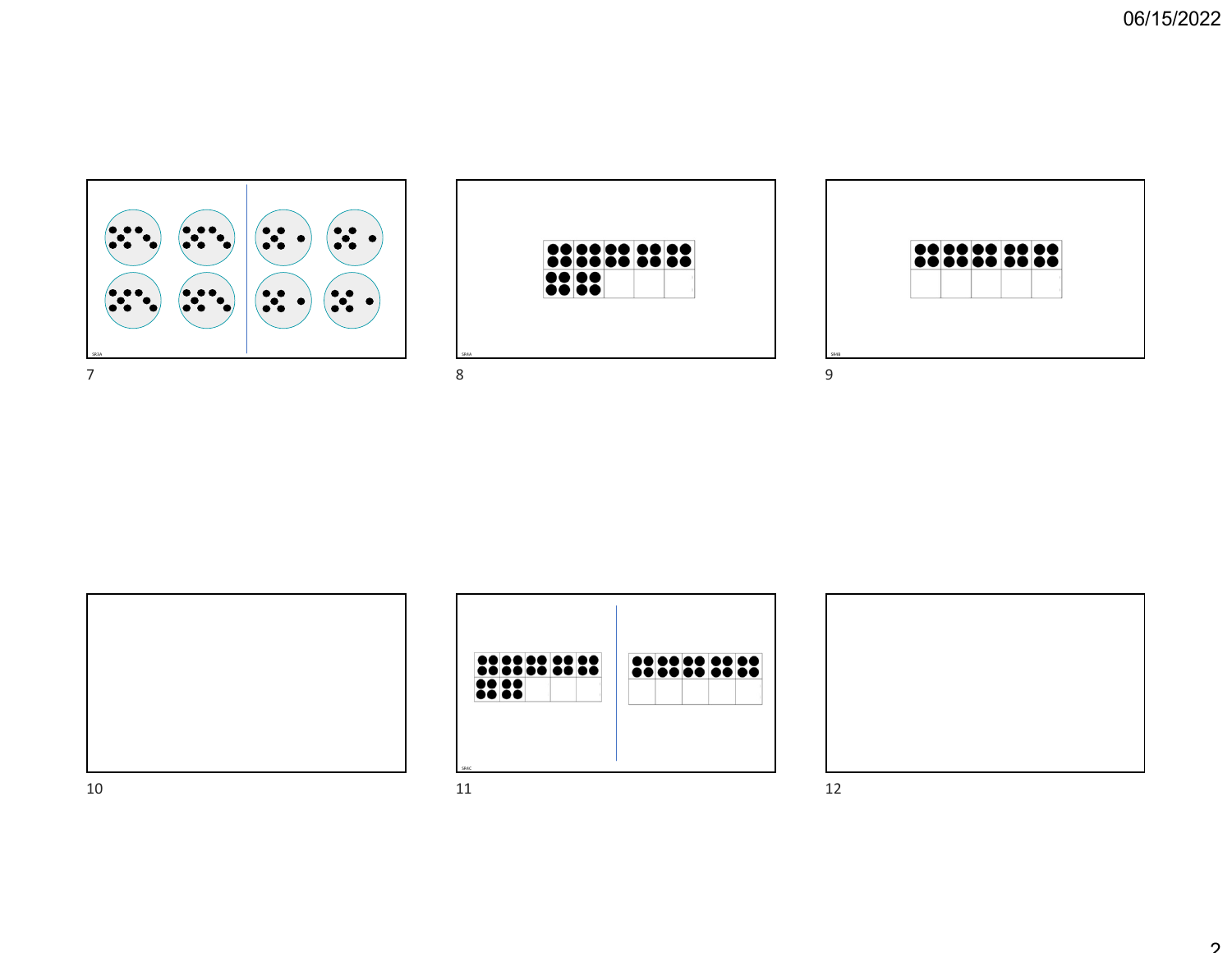|     | $\Box$        | $\Box$ $\Box$ |
|-----|---------------|---------------|
|     | $\Box$        | $\Box$ $\Box$ |
|     |               |               |
|     | $\Box$ $\Box$ | $\Box$        |
|     |               |               |
|     |               |               |
|     |               |               |
|     |               |               |
|     | $\Box$ $\Box$ | $\Box$        |
|     |               |               |
|     | $\Box$ $\Box$ | $\Box$ $\Box$ |
|     |               |               |
|     | $\Box$        | $\Box$        |
|     |               |               |
|     |               |               |
|     |               |               |
|     |               |               |
|     |               |               |
| CC1 |               |               |
|     |               |               |
| 12  |               |               |









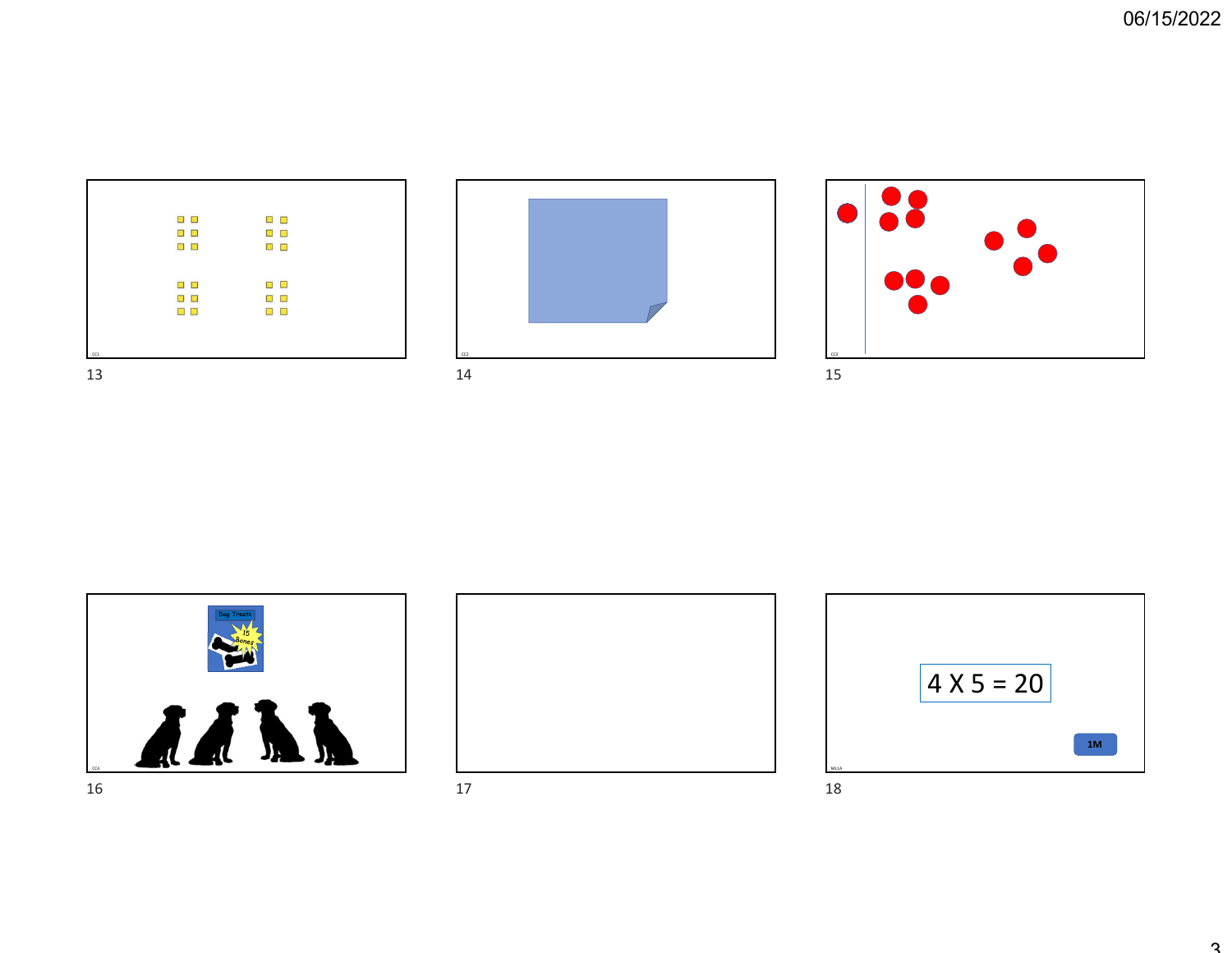





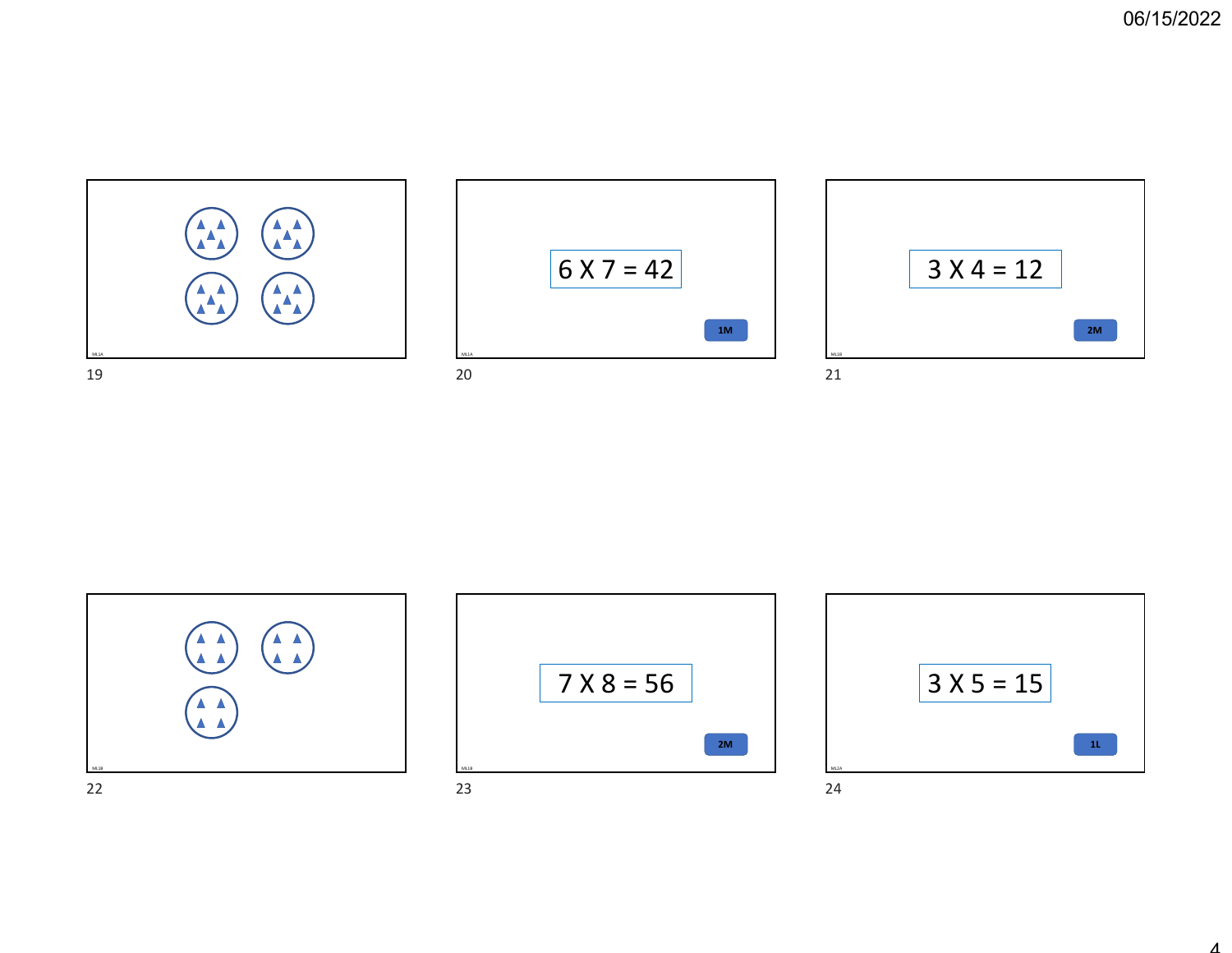





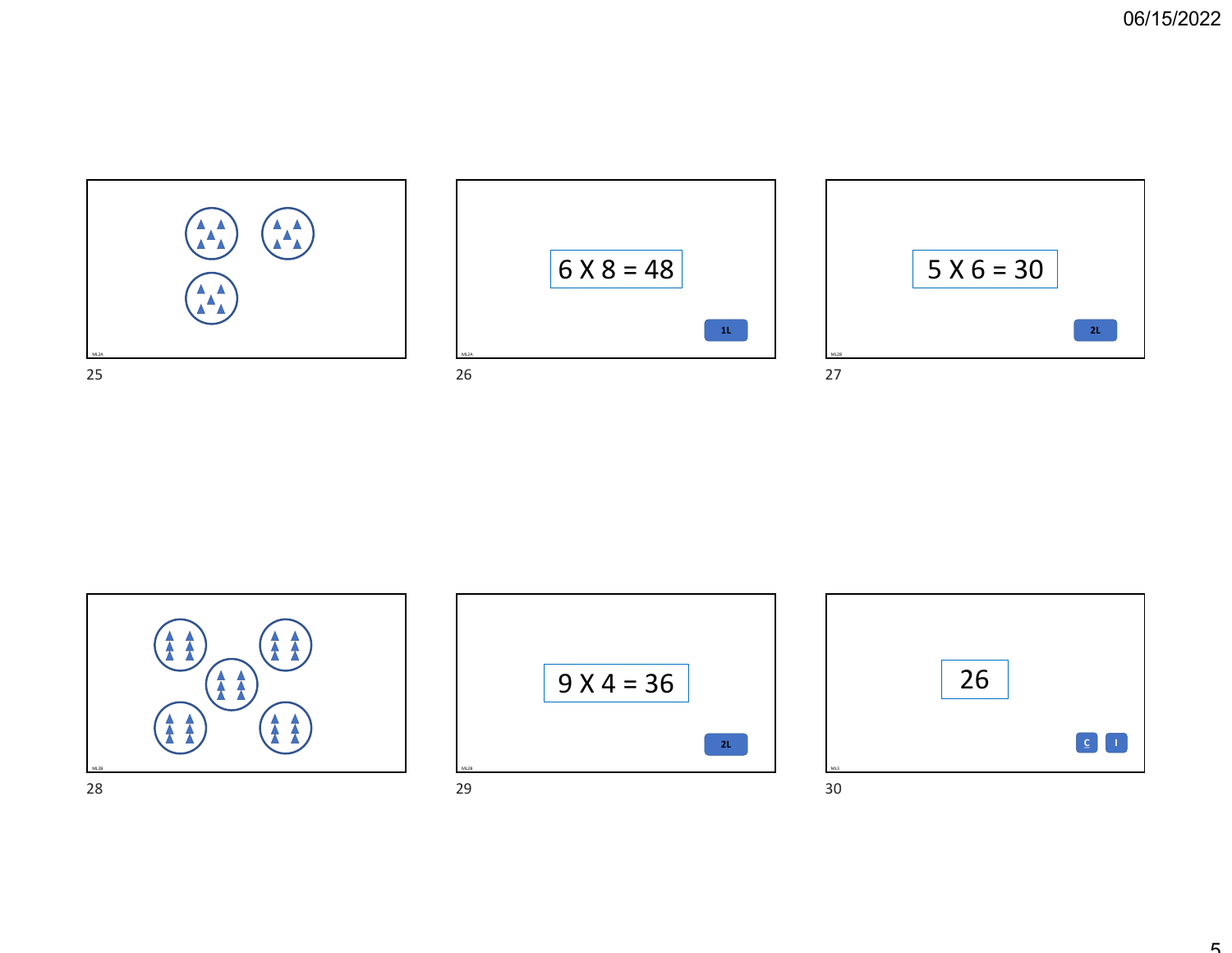





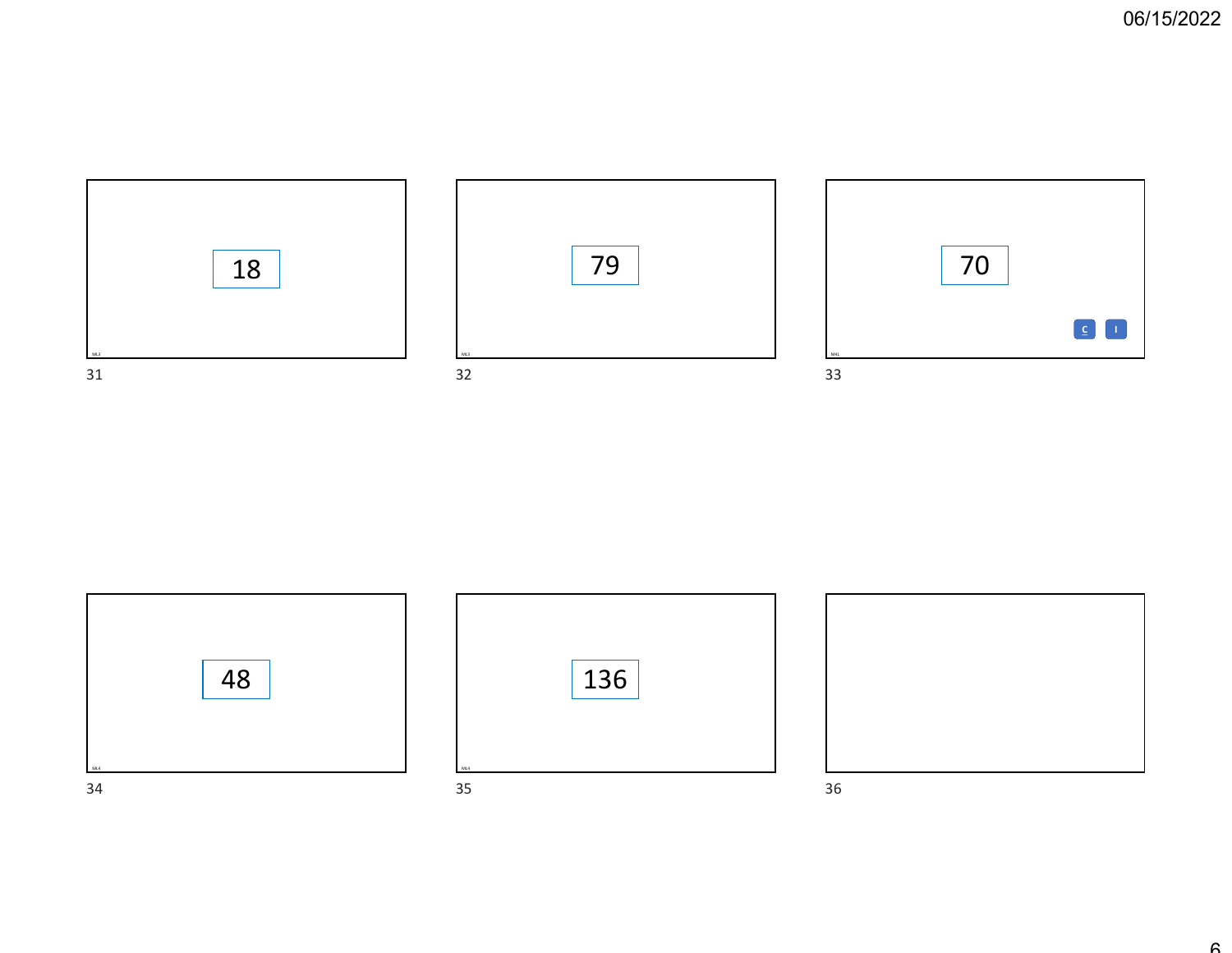